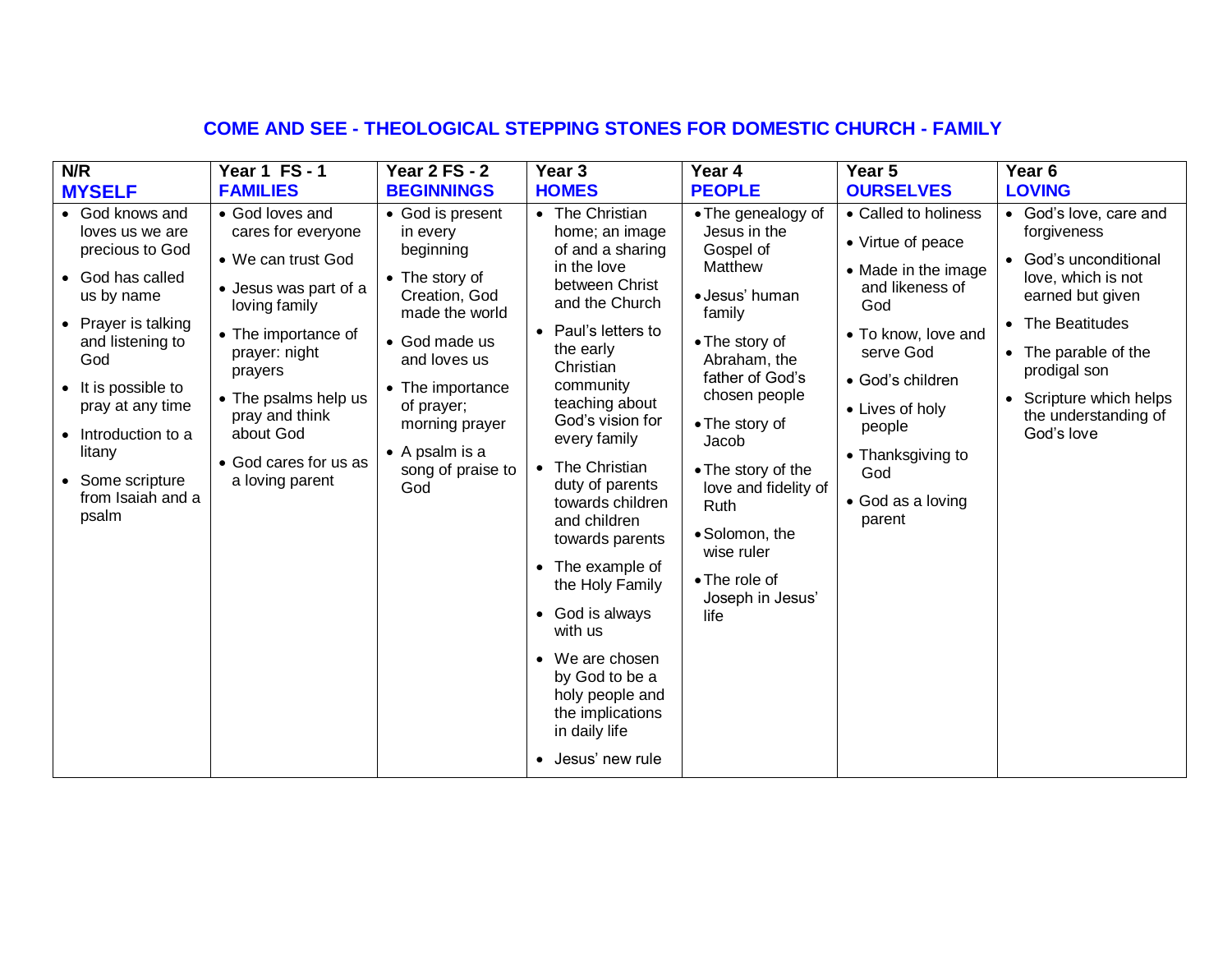# **COME AND SEE - THEOLOGICAL STEPPING STONES FOR BAPTISM/CONFIRMATION - BELONGING**

| N/R                                                                                                                                                                                                                                                                                                                                                               | Year $1 - FS$ 1                                                                                                                                                                                                                                                                                                                                                                                                                                                                                                                                                                                                             | Year $2 - FS$ 2                                                                                                                                                                                                                                                                                                                                                                                             | Year 3                                                                                                                                                                                                                                                                                                                                                                                                                     | Year 4                                                                                                                                                                                                                                                                                                                                                                 | Year 5                                                                                                                                                                                                                            | Year <sub>6</sub>                                                                                                                                                                                                                                                                                    |
|-------------------------------------------------------------------------------------------------------------------------------------------------------------------------------------------------------------------------------------------------------------------------------------------------------------------------------------------------------------------|-----------------------------------------------------------------------------------------------------------------------------------------------------------------------------------------------------------------------------------------------------------------------------------------------------------------------------------------------------------------------------------------------------------------------------------------------------------------------------------------------------------------------------------------------------------------------------------------------------------------------------|-------------------------------------------------------------------------------------------------------------------------------------------------------------------------------------------------------------------------------------------------------------------------------------------------------------------------------------------------------------------------------------------------------------|----------------------------------------------------------------------------------------------------------------------------------------------------------------------------------------------------------------------------------------------------------------------------------------------------------------------------------------------------------------------------------------------------------------------------|------------------------------------------------------------------------------------------------------------------------------------------------------------------------------------------------------------------------------------------------------------------------------------------------------------------------------------------------------------------------|-----------------------------------------------------------------------------------------------------------------------------------------------------------------------------------------------------------------------------------|------------------------------------------------------------------------------------------------------------------------------------------------------------------------------------------------------------------------------------------------------------------------------------------------------|
| <b>WELCOME</b>                                                                                                                                                                                                                                                                                                                                                    | <b>BELONGING</b>                                                                                                                                                                                                                                                                                                                                                                                                                                                                                                                                                                                                            | <b>SIGNS &amp;</b>                                                                                                                                                                                                                                                                                                                                                                                          | <b>PROMISES:</b>                                                                                                                                                                                                                                                                                                                                                                                                           | <b>CALLED</b>                                                                                                                                                                                                                                                                                                                                                          | <b>LIFE CHOICES</b>                                                                                                                                                                                                               | <b>VOCATION &amp;</b>                                                                                                                                                                                                                                                                                |
|                                                                                                                                                                                                                                                                                                                                                                   |                                                                                                                                                                                                                                                                                                                                                                                                                                                                                                                                                                                                                             | <b>SYMBOLS</b>                                                                                                                                                                                                                                                                                                                                                                                              |                                                                                                                                                                                                                                                                                                                                                                                                                            |                                                                                                                                                                                                                                                                                                                                                                        |                                                                                                                                                                                                                                   | <b>COMMITMENT</b>                                                                                                                                                                                                                                                                                    |
| • Welcome into the<br>Church family<br>• The Sign of the<br>Cross<br>Baptised in the<br>$\bullet$<br>name of the<br>Father and of the<br>Son and of the<br><b>Holy Spirit</b><br>• The simple<br>sequence of the<br><b>Baptismal Rite</b><br>• Some symbols<br>used in Baptism:<br>water, font,<br>Easter candle,<br>white garment<br>• Introducing<br>godparents | • Baptism is an<br>invitation from God<br>to belong to the<br>Church family<br>• The Church family<br>welcomes the one<br>who is to be<br><b>Baptised</b><br>• A sacrament is<br>God's way of being<br>present at special<br>moments in our<br>lives<br>• The words of<br>Baptism. 'I baptise<br>you in the name of<br>the Father and of<br>the Son and of the<br><b>Holy Spirit</b><br>• Some of the Rite of<br>the Sacrament of<br><b>Baptism</b><br>• The role of parents<br>and godparents<br>• The Our Father<br>• Some of the<br>symbols used in<br>Baptism,<br>particularly the<br>candle given at<br><b>Baptism</b> | • The Rite of<br><b>Baptism</b><br>• The signs and<br>symbols used in<br>Baptism; Easter<br>candle, light,<br>font, water,<br>anointing with<br>chrism, white<br>garment<br>• The reading of<br>the Word of God<br>• Recognition that<br>Christians as<br>members of the<br>Church family<br>act in a<br>particular way<br>because they<br>are following the<br>light of Christ<br>• The role of<br>parents | $\bullet$ What a<br>Sacrament is<br>• The structure of<br>the Rite of the<br>Sacrament of<br><b>Baptism</b><br>$\bullet$ Becoming a<br>member of<br>Church family<br>The celebration<br>of the Word of<br>God<br>The litany of the<br>$\bullet$<br><b>Saints</b><br>• The renunciation<br>of sin and<br>Profession of<br>Faith<br>• Anointing with<br>the Oil of Chrism<br>Symbolism of the<br>$\bullet$<br>lighted candle | • The call of David<br>and Samuel in the<br>Old Testament<br>• The call of the<br>Apostles<br>• The Sacrament of<br>Confirmation<br>• The Baptismal<br>promises<br>• The work of the<br>Holy Spirit in our<br>lives<br>• The ways in<br>which we can<br>respond to the<br>call of God<br>• The example of<br>people who<br>responded to<br>God's call<br>• The Trinity | • The Sacrament of<br>Marriage<br>• The call to<br>holiness<br>• Each person<br>shares in the<br>mission of Christ<br>• Witness of<br>Christian life<br>• Christian service<br>• The Beatitudes<br>• Love of God and<br>neighbour | • Vocation to the<br>priesthood and<br>religious life<br>The ministerial<br>$\bullet$<br>priesthood<br>• The Sacrament<br>of Ordination<br>• Some<br>understanding of<br>the evangelical<br>counsels of<br>poverty, chastity<br>and obedience<br>The witness of all<br>Christians<br>through Baptism |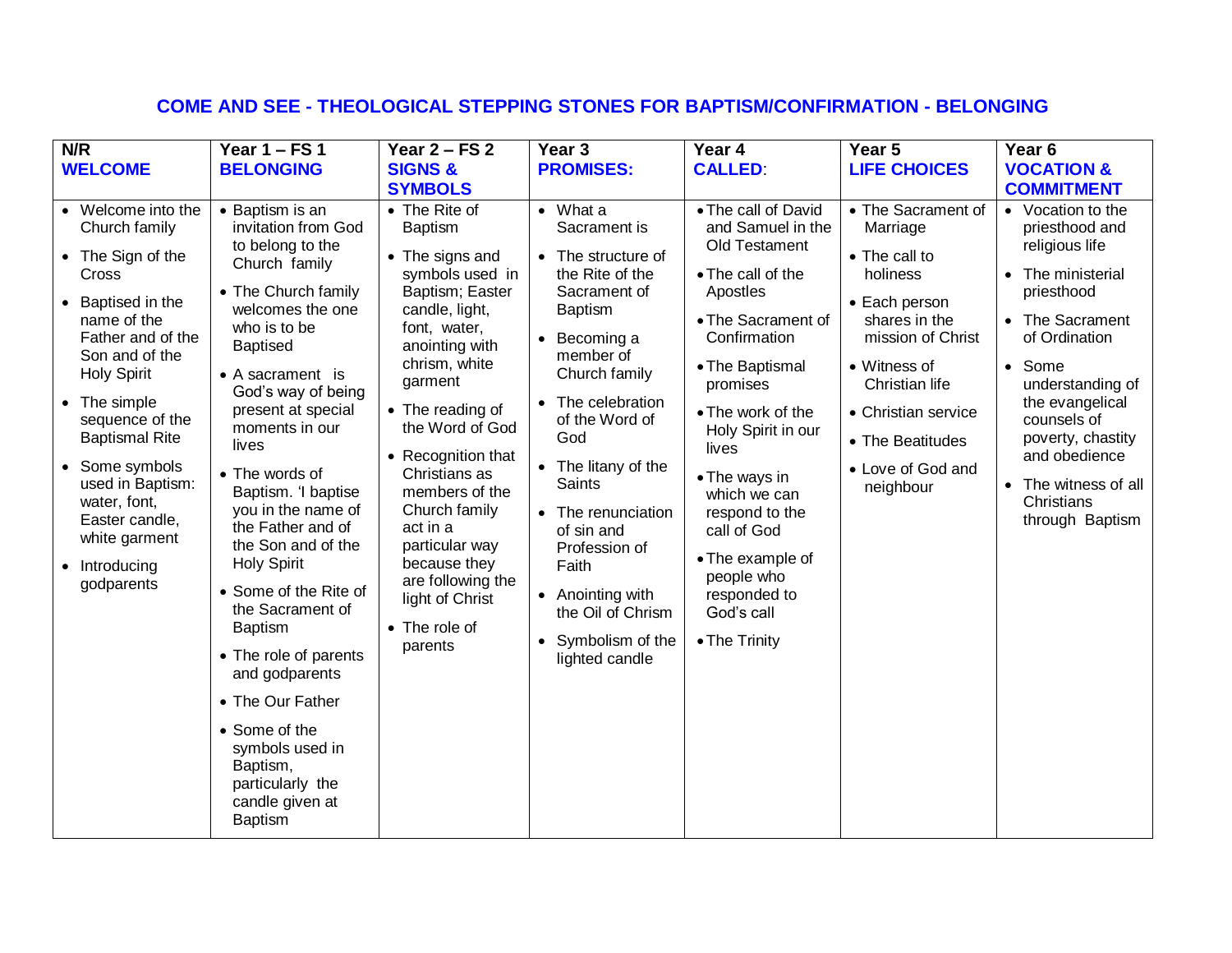## **COME AND SEE - THEOLOGICAL STEPPING STONES ADVENT/CHRISTMAS - LOVING**

| N/R                                                                                                                                                                                                                                                                                                                                                       | <b>Year 1 FS-1</b>                                                                                                                                                                                                                                                                                 | Year 2 $FS - 2$                                                                                                                                                                                                                                                                                                                                                                                                                | Year 3                                                                                                                                                                                                                                                                                                                                                                                                                                                                                                                           | Year 4                                                                                                                                                                                                                                                                                                                                                                                                                                                                 | Year 5                                                                                                                                                                                                                                                                                                                                                                                                           | Year 6                                                                                                                                                                                                                                                                                            |
|-----------------------------------------------------------------------------------------------------------------------------------------------------------------------------------------------------------------------------------------------------------------------------------------------------------------------------------------------------------|----------------------------------------------------------------------------------------------------------------------------------------------------------------------------------------------------------------------------------------------------------------------------------------------------|--------------------------------------------------------------------------------------------------------------------------------------------------------------------------------------------------------------------------------------------------------------------------------------------------------------------------------------------------------------------------------------------------------------------------------|----------------------------------------------------------------------------------------------------------------------------------------------------------------------------------------------------------------------------------------------------------------------------------------------------------------------------------------------------------------------------------------------------------------------------------------------------------------------------------------------------------------------------------|------------------------------------------------------------------------------------------------------------------------------------------------------------------------------------------------------------------------------------------------------------------------------------------------------------------------------------------------------------------------------------------------------------------------------------------------------------------------|------------------------------------------------------------------------------------------------------------------------------------------------------------------------------------------------------------------------------------------------------------------------------------------------------------------------------------------------------------------------------------------------------------------|---------------------------------------------------------------------------------------------------------------------------------------------------------------------------------------------------------------------------------------------------------------------------------------------------|
| <b>BIRTHDAY</b>                                                                                                                                                                                                                                                                                                                                           | <b>WAITING</b>                                                                                                                                                                                                                                                                                     | <b>PREPARATIONS</b>                                                                                                                                                                                                                                                                                                                                                                                                            | <b>VISITORS</b>                                                                                                                                                                                                                                                                                                                                                                                                                                                                                                                  | <b>GIFT</b>                                                                                                                                                                                                                                                                                                                                                                                                                                                            | <b>HOPE</b>                                                                                                                                                                                                                                                                                                                                                                                                      | <b>EXPECTATIONS</b>                                                                                                                                                                                                                                                                               |
| • What people do<br>during Advent<br>• Advent is a time<br>for getting ready<br>for Christmas<br>• Means of<br>preparing Advent<br>Calendar/Advent<br>Wreath<br>• Advent a special<br>season of<br>longing and<br>waiting for Jesus<br>birth at<br>Christmas<br>• The Crib<br>• The Nativity<br>Story<br>• The Shepherds<br>The Wise Men<br>The Hail Mary | • Some aspects of<br>the liturgical<br>season of Advent:<br>a time of waiting to<br>celebrate Jesus'<br>coming at<br>Christmas<br>• Advent wreath and<br>its symbolism<br>• The Annunciation<br>• The Visitation<br>• The Nativity<br>• The beginning of<br>an understanding<br>of the Incarnation | • Advent four<br>weeks of<br>preparation for<br>the celebration of<br>Jesus at<br>Christmas<br>• Understanding of<br>the liturgical year<br>• Isaiah<br>description of the<br>one who is to<br>come<br>$\bullet$ The<br>Annunciation<br>• The Visitation<br>• The Nativity<br>• Jesus comes to<br>us as God's gift<br>because he<br>loves us<br>• Jesus light for<br>the world<br>• The opening<br>prayer at the<br>Night Mass | • Advent is a time<br>of preparation for<br>the coming of<br>Jesus at<br>Christmas<br>• The meaning of<br>the Jesse tree<br>• Isaiah foretells<br>the coming o the<br>Messiah<br>• The joys and<br>demands of<br>being a Christian<br>• The stories of<br>the Annunciation<br>and the<br>Visitation<br>• The story of the<br>birth of Jesus<br>and the visit of<br>the Shepherds<br>(Luke)<br>• The visit of the<br>Wise Men<br>(Matthew)<br>$\bullet$ An<br>understanding<br>that Jesus came<br>to earth for the<br>good of all | • The liturgical<br>season of Advent<br>• Advent is focused<br>on the "coming"<br>of Jesus as<br>Messiah<br>• The messiah is<br>the one promised<br>by God who<br>would show<br>God's love and<br>bring peace<br>• Isaiah prophecy<br>about coming of<br>the Messiah<br>$\bullet$ Further<br>understanding of<br>the Incarnation<br>• That Jesus will<br>come again at the<br>end of the world<br>as he promised<br>• Gaudete Sunday<br>• The visit of the<br>Wise Men | • The liturgical<br>season of Advent<br>• The theological<br>virtue of hoe<br>• Isaiah and<br>Jeremiah's<br>prophecies about<br>the coming of the<br>Messiah<br>• Waiting in hope<br>for the coming of<br>Jesus at<br>Christmas<br>• Waiting in hope<br>for the second<br>coming of Christ<br>at the end of time<br>• Further<br>understanding of<br>the Incarnation<br>• Joyful Mysteries of<br>the Holy Rosary | • The liturgical season<br>of Advent.<br>• Isaiah's expectation<br>of the Messiah<br>• The Word in John's<br>Gospel<br>• The Annunciation<br>• The Incarnation<br>• The Angelus<br>John the Baptist<br>announces the<br>coming of the<br>Messiah<br>• The second coming of<br><b>Jesus Christ</b> |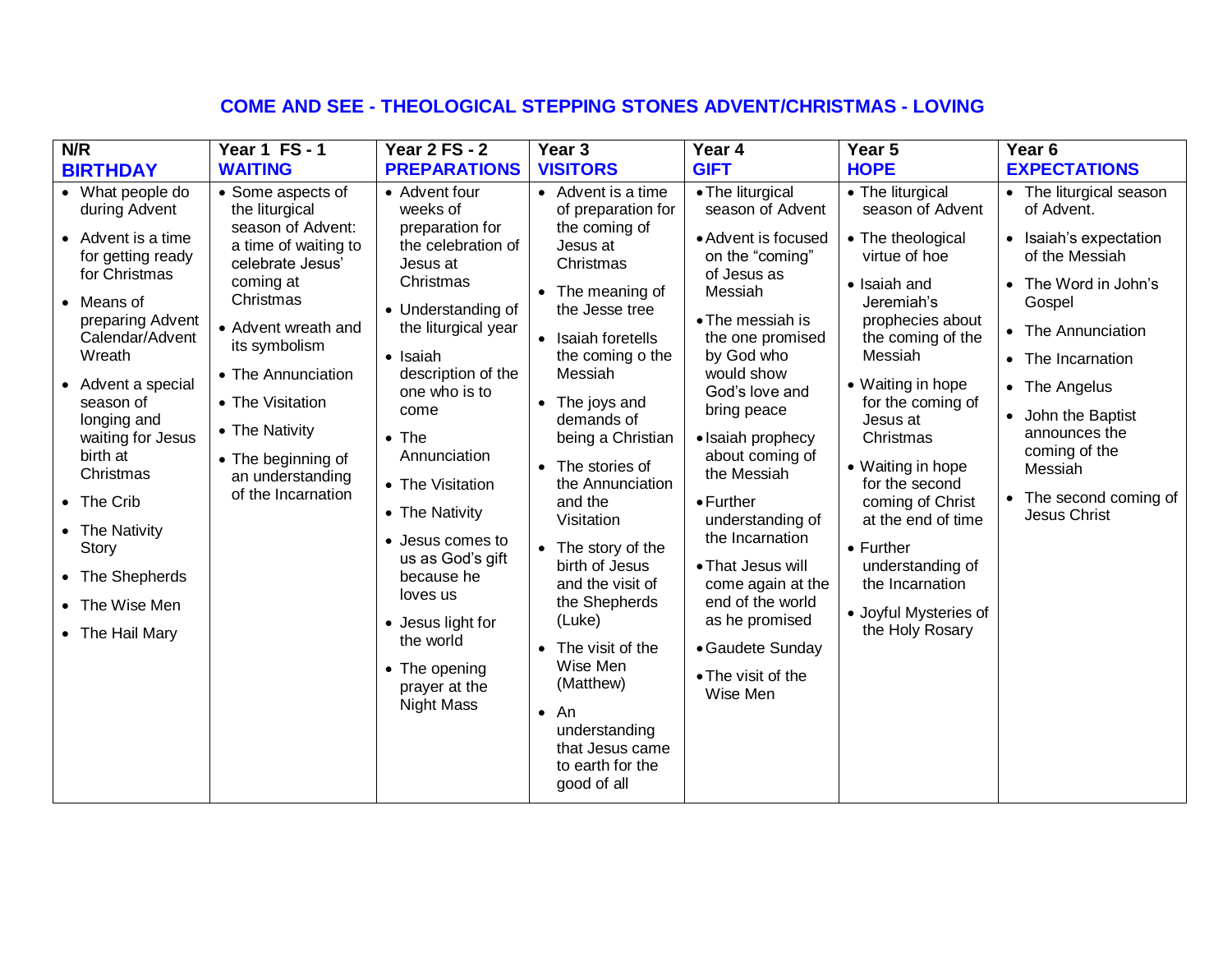# **COME AND SEE - THEOLOGICAL STEPPING STONES FOR LOCAL CHURCH - COMMUNITY**

| N/R                                                                                                                                                                                                                                                                               | Year 1 FS-1                                                                                                                                                                                                                                                                                                                                                                                                                                          | <b>Year 2 FS - 2</b>                                                                                                                                                                                                                                                                                                                                                                                                                                                                                  | Year <sub>3</sub>                                                                                                                                                                                                                                                                                                                                                               | Year 4                                                                                                                                                                                                                                                                                   | Year 5                                                                                                                                                                                                                                                                                                                                                                      | Year <sub>6</sub>                                                                                                                                                                                                                                                                                                                                                                                                                            |
|-----------------------------------------------------------------------------------------------------------------------------------------------------------------------------------------------------------------------------------------------------------------------------------|------------------------------------------------------------------------------------------------------------------------------------------------------------------------------------------------------------------------------------------------------------------------------------------------------------------------------------------------------------------------------------------------------------------------------------------------------|-------------------------------------------------------------------------------------------------------------------------------------------------------------------------------------------------------------------------------------------------------------------------------------------------------------------------------------------------------------------------------------------------------------------------------------------------------------------------------------------------------|---------------------------------------------------------------------------------------------------------------------------------------------------------------------------------------------------------------------------------------------------------------------------------------------------------------------------------------------------------------------------------|------------------------------------------------------------------------------------------------------------------------------------------------------------------------------------------------------------------------------------------------------------------------------------------|-----------------------------------------------------------------------------------------------------------------------------------------------------------------------------------------------------------------------------------------------------------------------------------------------------------------------------------------------------------------------------|----------------------------------------------------------------------------------------------------------------------------------------------------------------------------------------------------------------------------------------------------------------------------------------------------------------------------------------------------------------------------------------------------------------------------------------------|
| <b>CELEBRATING</b>                                                                                                                                                                                                                                                                | <b>SPECIAL PEOPLE</b>                                                                                                                                                                                                                                                                                                                                                                                                                                | <b>BOOKS</b>                                                                                                                                                                                                                                                                                                                                                                                                                                                                                          | <b>JOURNEYS</b>                                                                                                                                                                                                                                                                                                                                                                 | <b>COMMUNITY</b>                                                                                                                                                                                                                                                                         | <b>MISSION</b>                                                                                                                                                                                                                                                                                                                                                              | <b>SOURCES</b>                                                                                                                                                                                                                                                                                                                                                                                                                               |
| • The Parish<br>community<br>gathers to<br>celebrate such<br>occasions as<br>Baptism,<br>Christmas,<br>wedding<br>Examining inside<br>$\bullet$<br>the parish church<br>• Various<br>ministries<br>undertaken by<br>the parish<br>community<br>• The story of the<br>Presentation | • The Church is<br>where the parish<br>family gathers to<br>celebrate the Good<br>News of Jesus<br>• The priest leads the<br>parish family as<br>they gather to<br>celebrate Mass at<br>church on Sunday<br>• Lay ministries<br>exercised by the<br>parish family<br>• The Presentation of<br>Jesus<br>• Listening to God's<br>Word at Mass<br>• Special reverence<br>for the reading of<br>the Gospel<br>• The Finding of<br>Jesus in the<br>Temple | $\bullet$ The basic<br>division of the<br><b>Bible into Old</b><br>and New<br>Testament<br>• The names of<br>some of the<br>Books of the<br><b>Bible</b><br>• The place of the<br>Gospels in the<br>Bible, something<br>of their writers<br>• The marks of<br>reverence given<br>the reading of<br>the Gospel<br>during Mass<br>• The religious<br>vocabulary and<br>symbols related<br>to the reading of<br>the Gospel<br>• The names,<br>types and<br>functions of<br>various books<br>used at Mass | • The liturgical<br>year<br>• What liturgy is<br>• Special season<br>of the Church's<br>year<br>• The cycle of<br>readings for the<br>Sundays of the<br>Church's year<br>• Ordinary time<br>• The feasts of<br>Our Lady<br>Pilgrimage<br>Psalms<br>• The importance<br>of prayer in<br>Christian life<br>• How prayer<br>leads to good<br>actions<br>Mysteries of the<br>Rosary | · Parish, pastoral<br>area/deanery<br>• The vocation of<br>the lay people in<br>the Church<br>• The vocation of<br>ordained<br>ministers<br>• The service to a<br>parish community<br>through ministry<br>• Living our the<br>command of<br>charity and good<br>works<br>• Funeral Rites | • Christ inaugurates<br>the proclamation<br>of the Good News<br>using Isaiah<br>• The apostles<br>share in Christ'<br>mission<br>• The call of Levi<br>• Priestly prayer for<br>unity in John's<br>Gospel<br>• The nature of a<br>diocese<br>• The bishop is the<br>successor of the<br>apostles and<br>continues the<br>mission of Christ<br>• The meaning of<br>ecumenism | • Sacred Scripture is<br>the inspire Word of<br>God<br>God is truly present in<br>Scripture<br>The Old Testament<br>has its own intrinsic<br>value as well being for<br>the Christian part of<br>the total revelation of<br>God in Jesus Christ<br>through the Holy Spirit<br>The Gospels are<br>central because<br>Jesus Christ is their<br>centre<br>The Word of God is<br>venerated and<br>nourishes and<br>governs the Christian<br>life |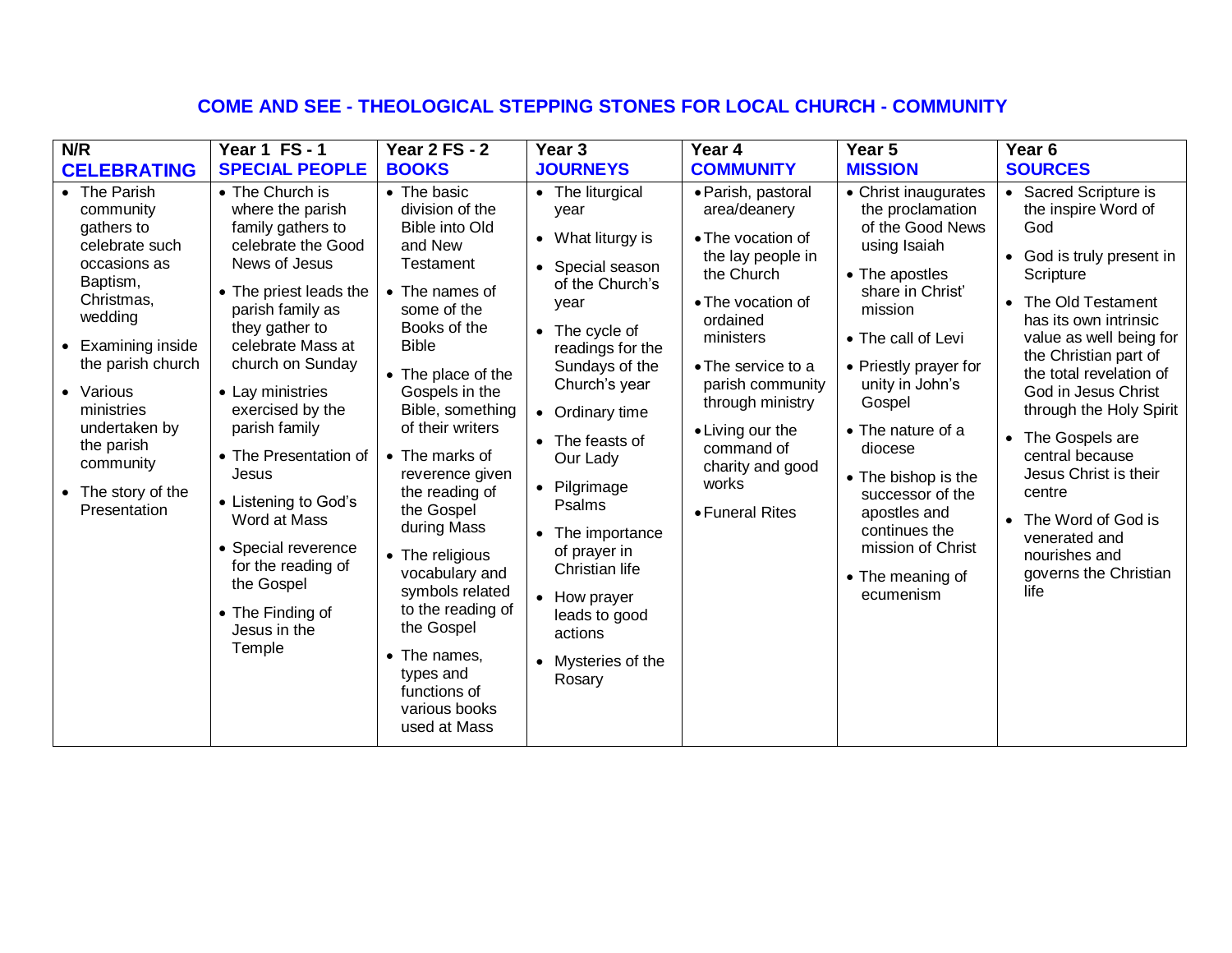# **COME AND SEE - THEOLOGICAL STEPPING STONES FOR EUCHARIST - RELATING**

| N/R                                                                                                                                                                                                                                                                                                                                                                                                                                                         | Year $1 - FS$ 1                                                                                                                                                                                                                                                                                                                                                                                                           | Year $2 - FS$ 2                                                                                                                                                                                                                                                                                                                                                           | Year <sub>3</sub>                                                                                                                                                                                                                                                                                                                                                                                                                           | Year 4                                                                                                                                                                                                                       | Year 5                                                                                                                                                                                                                                                                                                                                                                                                        | Year <sub>6</sub>                                                                                                                                                                                                                                                                                                                                                                                                                                                                                          |
|-------------------------------------------------------------------------------------------------------------------------------------------------------------------------------------------------------------------------------------------------------------------------------------------------------------------------------------------------------------------------------------------------------------------------------------------------------------|---------------------------------------------------------------------------------------------------------------------------------------------------------------------------------------------------------------------------------------------------------------------------------------------------------------------------------------------------------------------------------------------------------------------------|---------------------------------------------------------------------------------------------------------------------------------------------------------------------------------------------------------------------------------------------------------------------------------------------------------------------------------------------------------------------------|---------------------------------------------------------------------------------------------------------------------------------------------------------------------------------------------------------------------------------------------------------------------------------------------------------------------------------------------------------------------------------------------------------------------------------------------|------------------------------------------------------------------------------------------------------------------------------------------------------------------------------------------------------------------------------|---------------------------------------------------------------------------------------------------------------------------------------------------------------------------------------------------------------------------------------------------------------------------------------------------------------------------------------------------------------------------------------------------------------|------------------------------------------------------------------------------------------------------------------------------------------------------------------------------------------------------------------------------------------------------------------------------------------------------------------------------------------------------------------------------------------------------------------------------------------------------------------------------------------------------------|
| <b>GATHERING</b>                                                                                                                                                                                                                                                                                                                                                                                                                                            | <b>MEALS</b>                                                                                                                                                                                                                                                                                                                                                                                                              | <b>THANKSGIVING</b>                                                                                                                                                                                                                                                                                                                                                       | <b>LISTENING &amp;</b>                                                                                                                                                                                                                                                                                                                                                                                                                      | <b>GIVING &amp;</b>                                                                                                                                                                                                          | <b>MEMORIAL</b>                                                                                                                                                                                                                                                                                                                                                                                               | <b>UNITY</b>                                                                                                                                                                                                                                                                                                                                                                                                                                                                                               |
|                                                                                                                                                                                                                                                                                                                                                                                                                                                             |                                                                                                                                                                                                                                                                                                                                                                                                                           |                                                                                                                                                                                                                                                                                                                                                                           | <b>SHARING:</b>                                                                                                                                                                                                                                                                                                                                                                                                                             | <b>RECEIVING:</b>                                                                                                                                                                                                            | <b>SACRIFICE</b>                                                                                                                                                                                                                                                                                                                                                                                              |                                                                                                                                                                                                                                                                                                                                                                                                                                                                                                            |
| • The parish<br>family gathers<br>for Mass<br>$\bullet$ Entering the<br>church: the holy<br>water font, the<br>aisle and the<br>benches where<br>the people<br>gather<br>Ministries of<br>$\bullet$<br>welcoming and<br>of serving at<br>Mass<br>• Jesus gathered<br>the children to<br>speak to them<br>(Mark 10)<br>• Parts of the<br>Mass,<br>$\circ$ gathering<br>o welcome<br>$\circ$ listening to<br>God's Word<br>$\circ$ receiving<br>Jesus in Holy | • Catholics go to<br>Mass as members<br>of God's family<br>• At Mass the action<br>and the words of<br>the Last Supper<br>are repeated<br>• The Preparation of<br>the Gifts<br>• The words and<br>meaning of the<br>Consecration<br>• The Our Father<br>• Presence of Jesus<br>in Holy<br>Communion<br>• Acknowledgement<br>that all good things<br>come from God<br>• The importance of<br>prayer: grace<br>before meals | • Parts of the<br>$Mass -$<br>Introductory<br>Rites, Liturgy of<br>Word, Liturgy of<br>Eucharist,<br>Concluding<br><b>Rites</b><br>• Some Mass<br>responses<br>• Eucharistic<br>prayer for<br>children<br>• Jesus' presence<br>in the Eucharist<br>• The implication<br>of the<br>concluding Rite<br>of the Mass,<br>where Catholics<br>enter the world<br>with a mission | • The responses of<br>the Mass<br><b>The Penitential</b><br>$\bullet$<br>Act<br>• The Gloria<br>• Liturgy of the<br>Word<br>The Gospel is the<br>$\bullet$<br>Good News<br>God speaks to us<br>through the<br>scriptures<br><b>The Creed</b><br>$\bullet$<br>• The Liturgy of the<br>Eucharist<br>• Preparation of the<br>Gifts<br>The Eucharistic<br>Prayer<br>Transubstantiation<br>$\bullet$<br>The Communion<br>Rite<br>• Sending forth | • Introductory Rites<br>• Penitential Act<br>• Communion Rite<br>• The Lord's Prayer<br>• The Sign of Peace<br>• Lamb of God<br>• Holy Communion<br>• Transubstantiation<br>• Prayer after<br>Communion<br>• Concluding Rite | • Passover in<br>Exodus<br>• The institution of<br>the Eucharist at<br>the Last Supper<br>• The Eucharist as<br>a memorial<br>sacrifice of Jesus<br>• Transubstantiation<br>through the<br>power of the Holy<br>Spirit, of bread<br>and wine into the<br>Body and Blood<br>of Christ<br>• The real presence<br>of Christ in the<br>Eucharist<br>• Proclaiming the<br>mystery of faith<br>• Eucharistic Prayer | • The priestly prayer<br>of unity of Jesus in<br>John 17<br>• One body in union<br>with Christ<br>• Eucharistic Prayers<br>for Children III<br>• The Communion<br>Rite<br>• The unity of the<br>Church in Heaven<br>and on earth with<br>the offering of<br>Christ<br>• Our Father<br>• The priest's prayer<br>for peace and unity<br>• Lamb of God<br>• The prayer: Lord, I<br>am not worthy<br>• The Eucharistic<br>presence of Christ<br>• Reception of Christ<br>in Holy Communion<br>and union of the |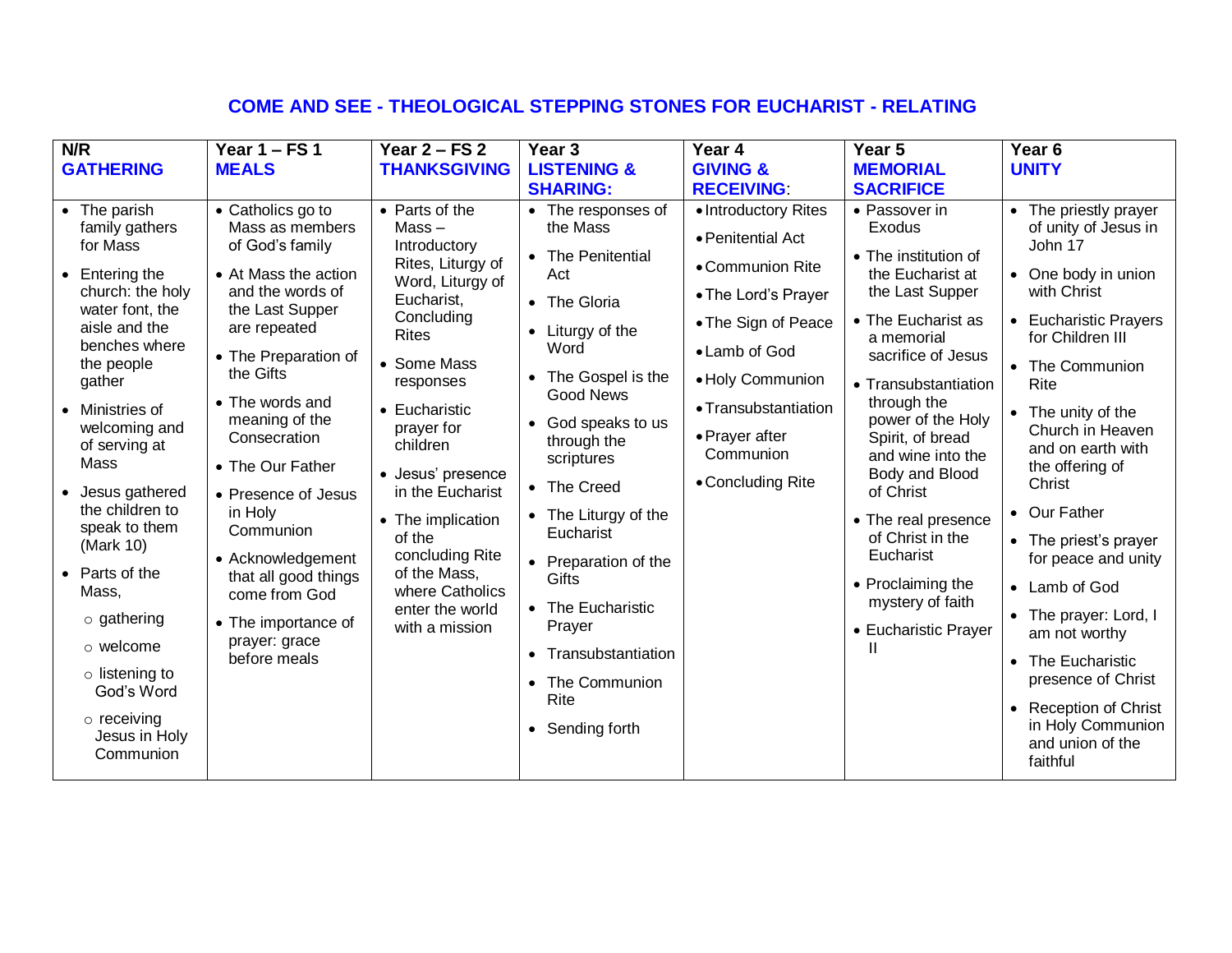## **COME AND SEE - THEOLOGICAL STEPPING STONES FOR LENT/EASTER - GIVING**

| N/R                                                                                                                                                                                                                                                                                                                                                                                                                                                                          | <b>Year 1 FS-1</b>                                                                                                                                                                                                                                                                                                                                                                          | <b>Year 2 FS - 2</b>                                                                                                                                                                                                                                                                                                                                                                                                                                                                                 | Year <sub>3</sub>                                                                                                                                                                                                                                                                                      | Year 4                                                                                                                                                                                                                                                                                                                                                                                                                                                                      | Year 5                                                                                                                                                                                                                                                                                                                                                                                                      | Year <sub>6</sub>                                                                                                                                                                                                                                                                                                                                                         |
|------------------------------------------------------------------------------------------------------------------------------------------------------------------------------------------------------------------------------------------------------------------------------------------------------------------------------------------------------------------------------------------------------------------------------------------------------------------------------|---------------------------------------------------------------------------------------------------------------------------------------------------------------------------------------------------------------------------------------------------------------------------------------------------------------------------------------------------------------------------------------------|------------------------------------------------------------------------------------------------------------------------------------------------------------------------------------------------------------------------------------------------------------------------------------------------------------------------------------------------------------------------------------------------------------------------------------------------------------------------------------------------------|--------------------------------------------------------------------------------------------------------------------------------------------------------------------------------------------------------------------------------------------------------------------------------------------------------|-----------------------------------------------------------------------------------------------------------------------------------------------------------------------------------------------------------------------------------------------------------------------------------------------------------------------------------------------------------------------------------------------------------------------------------------------------------------------------|-------------------------------------------------------------------------------------------------------------------------------------------------------------------------------------------------------------------------------------------------------------------------------------------------------------------------------------------------------------------------------------------------------------|---------------------------------------------------------------------------------------------------------------------------------------------------------------------------------------------------------------------------------------------------------------------------------------------------------------------------------------------------------------------------|
| <b>GROWING</b>                                                                                                                                                                                                                                                                                                                                                                                                                                                               | <b>CHANGE</b>                                                                                                                                                                                                                                                                                                                                                                               | <b>OPPORUNTIES</b>                                                                                                                                                                                                                                                                                                                                                                                                                                                                                   | <b>GIVING ALL</b>                                                                                                                                                                                                                                                                                      | <b>SELF</b>                                                                                                                                                                                                                                                                                                                                                                                                                                                                 | <b>SACRIFICE</b>                                                                                                                                                                                                                                                                                                                                                                                            | <b>DEATH &amp;</b>                                                                                                                                                                                                                                                                                                                                                        |
|                                                                                                                                                                                                                                                                                                                                                                                                                                                                              |                                                                                                                                                                                                                                                                                                                                                                                             |                                                                                                                                                                                                                                                                                                                                                                                                                                                                                                      |                                                                                                                                                                                                                                                                                                        | <b>DISCIPLINE</b>                                                                                                                                                                                                                                                                                                                                                                                                                                                           |                                                                                                                                                                                                                                                                                                                                                                                                             | <b>NEW LIFE</b>                                                                                                                                                                                                                                                                                                                                                           |
| • Ash Wednesday<br>marks the<br>beginning of Lent<br>• Lent: a time to<br>grow in love to<br>be more like<br>Jesus and to look<br>forward to Easter<br>• Jesus who is the<br>example we<br>following<br>goodness, love,<br>care, and<br>helpfulness<br>• Lent is a time for<br>prayer, fasting<br>and almsgiving<br>• Jesus died on<br>Good Friday<br>• Jesus rose from<br>the dead at<br>Easter<br>$\bullet$ Easter is the<br>Church's<br>celebration of<br>Jesus' new life | • Liturgical season of<br>Lent, the use of<br>purple<br>• Ash Wednesday<br>begins the 40 days<br>of Lent<br>• Lent: a time to<br>change and to grow<br>spirituality in<br>preparation for the<br>celebration of<br>Easter, through<br>prayer and good<br>deeds<br>• Palm Sunday of the<br>Passion<br>• Jesus died on<br>Good Friday<br>• The Stations of the<br>Cross<br>• The Resurrection | • Ash Wednesday<br>• Lent offers the<br>opportunity to<br>make a new<br>start through<br>prayer, good<br>deeds and<br>giving up things<br>• The liturgy of<br>Lent and Holy<br>Week<br>• The Stations of<br>the Cross<br>• The story of<br>Palm Sunday of<br>the Passion and<br>what happens in<br>the liturgy on<br>that day<br>• Jesus washing<br>his disciples feet<br>and its meaning<br>• The suffering<br>and death of<br>Jesus on Good<br>Friday<br>$\bullet$ The<br>Resurrection of<br>Jesus | Liturgical season<br>of Lent<br>• Lenten promises,<br>giving through<br>prayer, giving up<br>and good deeds<br>• The Beatitudes<br>Jesus in the<br>desert<br>• The Sorrowful<br>Mysteries of the<br>Rosary<br>The agony in the<br>Garden<br>• Jesus' sacrifice<br>on Good Friday<br>• The Resurrection | • Ash Wednesday<br>• Lent is a time for<br>self discipline, for<br>prayer, fasting<br>and almsgiving<br>$\bullet$ Jesus<br>commandment to<br>love our enemies<br>• Holy week<br>• The Stations of<br>the Cross<br>• The sorrowful<br>Mysteries of the<br>Rosary<br>• Easter Triduum<br>• Liturgy of Maundy<br>Thursday,<br>washing of the<br>feet<br>• Liturgy of Good<br>Friday - reading<br>of the Passion<br>and the<br>Veneration of the<br>Cross<br>• The Resurrection | • Lent is a time for<br>self sacrifice<br>• Jesus' temptation<br>in the desert<br>• Holy Week<br>• The Stations of<br>the Cross<br>• The Sorrowful<br>Mysteries of the<br>Rosary<br>• Gethsemane: the<br>agony in the<br>garden<br>• Holy Thursday,<br>the altar of<br>Repose<br>• Jesus' suffering<br>• The Crucifixion<br>• Good Friday<br>liturgy of the<br>Passion of the<br>Lord<br>• The Resurrection | $\bullet$ Lent, a time to<br>remember the<br>suffering and death of<br>Jesus<br>• The raising of Lazarus<br>• Jesus the Bread of<br>Life<br>• The liturgy of Friday<br>of the Passion of the<br>Lord<br>• The liturgy of the<br>Easter Vigil in the<br>Holy Night<br>• The four parts to the<br>Easter Vigil in the<br><b>Holy Night</b><br>• Jesus rising to new<br>life |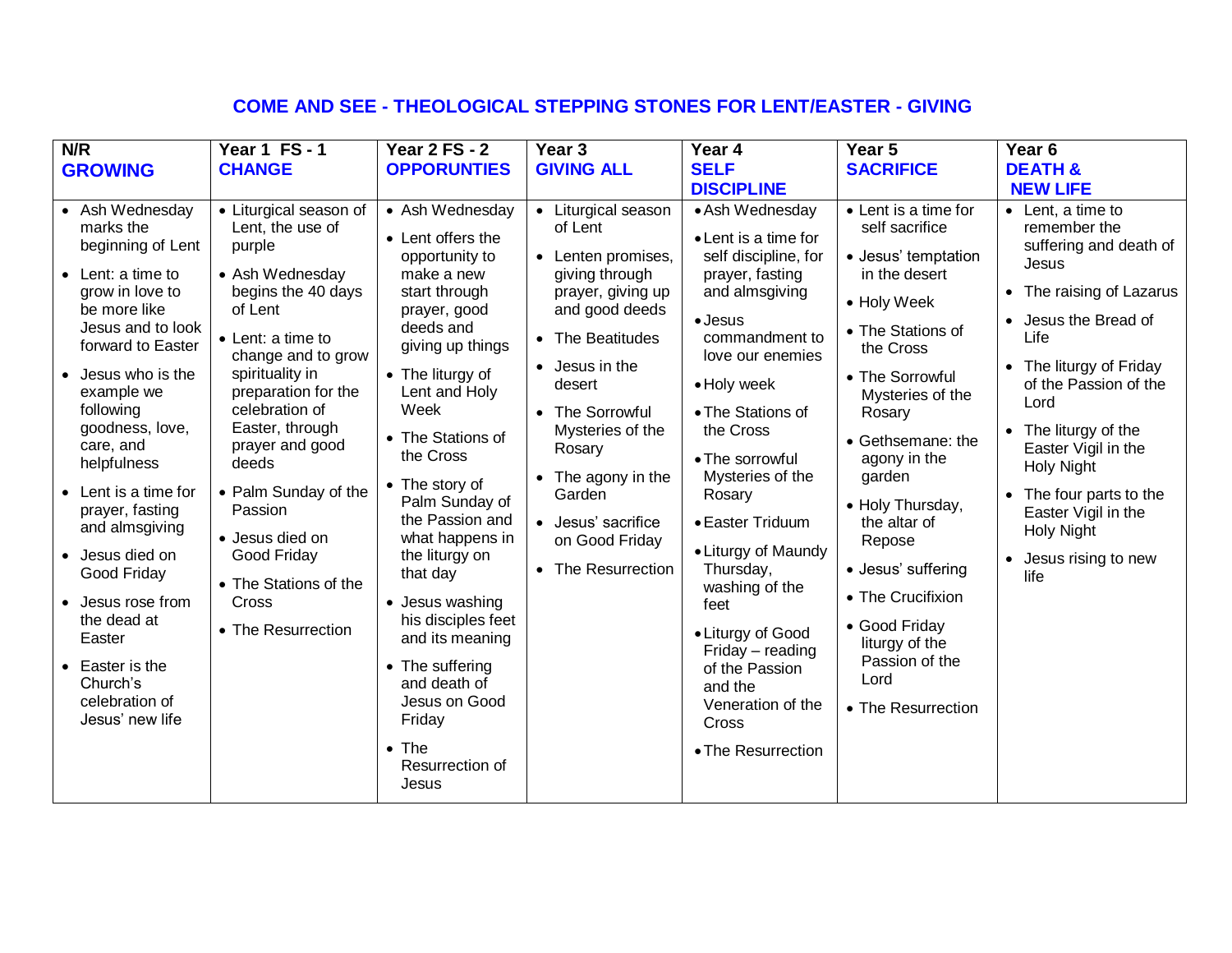#### **COME AND SEE - THEOLOGICAL STEPPING STONES FOR PENTECOST - SERVING**

| N/R                                                                                                                                                                                                                                                                                    | Year 1 - FS 1                                                                                                                                                                                                                                                                                                                                                                                                                  | Year 2 - FS 2                                                                                                                                                                                                                                                                                                                                                                                                 | Year <sub>3</sub>                                                                                                                                                                                                                                                                                                                                                                                                                                                                                       | Year 4                                                                                                                                                                                                                                                                                                                                                                                                                    | Year 5                                                                                                                                                                                                                                                                                                                                                                                                                                                                                   | Year <sub>6</sub>                                                                                                                                                                                                                                                                                                                                                                                                                                                           |
|----------------------------------------------------------------------------------------------------------------------------------------------------------------------------------------------------------------------------------------------------------------------------------------|--------------------------------------------------------------------------------------------------------------------------------------------------------------------------------------------------------------------------------------------------------------------------------------------------------------------------------------------------------------------------------------------------------------------------------|---------------------------------------------------------------------------------------------------------------------------------------------------------------------------------------------------------------------------------------------------------------------------------------------------------------------------------------------------------------------------------------------------------------|---------------------------------------------------------------------------------------------------------------------------------------------------------------------------------------------------------------------------------------------------------------------------------------------------------------------------------------------------------------------------------------------------------------------------------------------------------------------------------------------------------|---------------------------------------------------------------------------------------------------------------------------------------------------------------------------------------------------------------------------------------------------------------------------------------------------------------------------------------------------------------------------------------------------------------------------|------------------------------------------------------------------------------------------------------------------------------------------------------------------------------------------------------------------------------------------------------------------------------------------------------------------------------------------------------------------------------------------------------------------------------------------------------------------------------------------|-----------------------------------------------------------------------------------------------------------------------------------------------------------------------------------------------------------------------------------------------------------------------------------------------------------------------------------------------------------------------------------------------------------------------------------------------------------------------------|
| <b>GOOD NEWS</b>                                                                                                                                                                                                                                                                       | <b>HOLIDAYS &amp;</b>                                                                                                                                                                                                                                                                                                                                                                                                          | <b>SPREADING</b>                                                                                                                                                                                                                                                                                                                                                                                              | <b>ENERGY</b>                                                                                                                                                                                                                                                                                                                                                                                                                                                                                           | <b>NEW LIFE</b>                                                                                                                                                                                                                                                                                                                                                                                                           | <b>TRANSFORMATION</b>                                                                                                                                                                                                                                                                                                                                                                                                                                                                    | <b>WITNESSES</b>                                                                                                                                                                                                                                                                                                                                                                                                                                                            |
|                                                                                                                                                                                                                                                                                        | <b>HOLYDAYS</b>                                                                                                                                                                                                                                                                                                                                                                                                                | <b>THE WORD</b>                                                                                                                                                                                                                                                                                                                                                                                               |                                                                                                                                                                                                                                                                                                                                                                                                                                                                                                         |                                                                                                                                                                                                                                                                                                                                                                                                                           |                                                                                                                                                                                                                                                                                                                                                                                                                                                                                          |                                                                                                                                                                                                                                                                                                                                                                                                                                                                             |
| Jesus rose from<br>the dead at<br>Easter<br>• Alleluia, a word<br>to praise God<br>• Jesus sends the<br><b>Holy Spirit</b><br>• The coming of<br>the Holy Spirit at<br>Pentecost<br>• Pentecost-the<br>beginning of the<br>Church<br>• Sharing the<br>Good News that<br>Jesus is alive | • Ascension Day,<br>before Jesus<br>ascended to<br>Heaven he<br>promised to send<br>his Holy Spirit<br>• Pentecost; a holy<br>$day - the feast of$<br>the Holy Spirit<br>$\bullet$ Pentecost - the<br>beginning of the<br>Church<br>• The Holy Spirit is<br>a helper and guide<br>• Some symbols of<br>the Holy Spirit<br>• The Holy Spirit<br>enables Christians<br>to pass on the<br>message of the<br>Good News of<br>Jesus | • Jesus promises<br>to send the Holy<br>Spirit<br>• Prayer to the<br><b>Holy Spirit</b><br>• The Ascension:<br>Jesus returns to<br>his Father<br>• Pentecost - the<br>gift of the Holy<br>Spirit for all time<br>• The power of<br>the Holy Spirit<br>in daily life<br>• Christians pass<br>on the Good<br>News of Jesus<br>through the<br><b>Holy Spirit</b><br>$\bullet$ The<br>resurrection of<br>the dead | • The appearance<br>of Jesus after the<br>Resurrection<br>• The Ascension,<br>Jesus returns to<br>his Father<br>• The first three<br>Glorious<br>Mysteries of the<br>Rosary<br>• Pentecost: the<br>coming of the<br><b>Holy Spirit</b><br>• How the Church<br>celebrates<br>Pentecost<br>• Prayer to the Holy<br>Spirit<br>• Symbols of the<br>Holy Spirit and<br>their meaning<br>• The gifts of the<br><b>Holy Spirit</b><br>• The inspiration of<br>the Holy Spirit in<br>the lives of<br>Christians | • The descent of<br>the Holy Spirit on<br>Our Lady and<br>Apostles<br>• The feast of<br>Pentecost<br>• The power of the<br><b>Holy Spirit</b><br>• The gift and<br>guidance of the<br><b>Holy Spirit</b><br>• The witness to the<br>Resurrection of<br>Peter and John<br>• The Journey's of<br>Paul<br>• The beginning of<br>the Christian<br>Church<br>· Paul's journeys;<br>beginning of the<br><b>Christian Church</b> | • The teaching of the<br>Risen Lord on the<br>road to Emmaus<br>• The beginning of the<br><b>Church of Pentecost</b><br>• The Holy Spirit<br>strengthens and<br>transforms the lives<br>of Christians<br>• The fruits of the Holy<br>Spirit<br>• The Holy Spirit<br>• The prayer - Come<br><b>Holy Spirit</b><br>• The Conversion of<br>Saul<br>• Some of the letters of<br>Paul<br>• The Spirit at work in<br>God's family<br>• Jesus Christ lives in<br>and acts through the<br>Church | • Post Resurrection<br>appearances of<br>Jesus<br>• Jesus. Promise of<br>the Holy Spirit<br>• The Ascension of<br>Jesus<br>The choice of<br>$\bullet$<br>Stephen who was<br>to be the first<br>martyr<br>• The power of the<br><b>Holy Spirit</b><br>• The role of service<br>of deacons<br>• The conversion<br>and witness of<br>Lydia in Acts<br>• Modern witnesses<br>to the Good News<br>• The moral life of<br>Christians is<br>sustained by the<br><b>Holy Spirit</b> |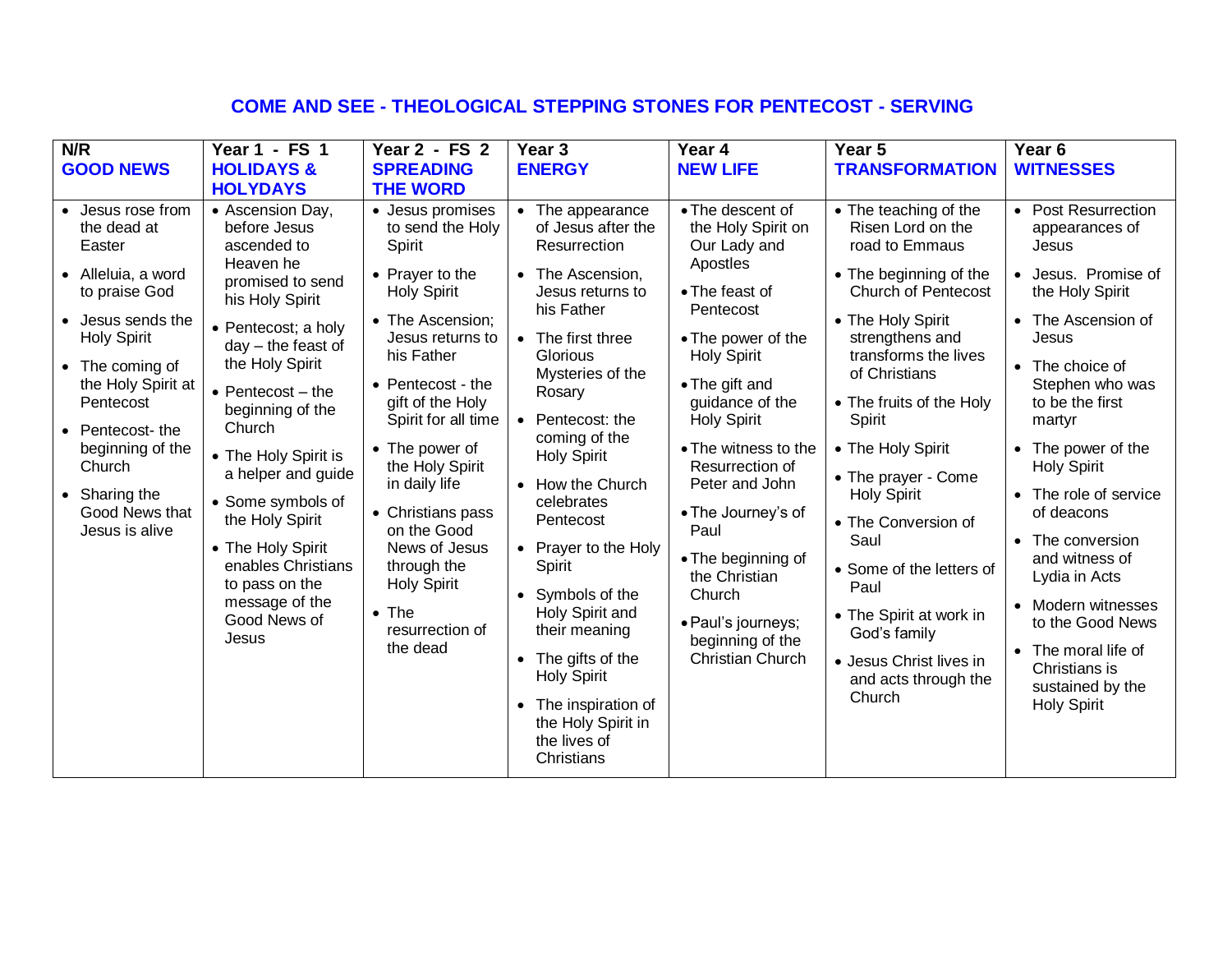# **COME AND SEE - THEOLOGICAL STEPPING STONES FOR RECONCILIATION - INTER-RELATING**

| N/R                                                                                                                                                                                                                                                                                                                      | <b>Year 1 FS-1</b>                                                                                                                                                                                                                                                                                                                                                                                                                                                                                                                    | <b>Year 2 FS - 2</b>                                                                                                                                                                                                                                                                                                                                       | Year <sub>3</sub>                                                                                                                                                                                                                                                                                                                          | Year 4                                                                                                                                                                                                                                                                                                                                                                    | Year 5                                                                                                                                                                                                                                                                                             | Year <sub>6</sub>                                                                                                                                                                                                                                                                                                                                                                                                                                                                                                                                                                                       |
|--------------------------------------------------------------------------------------------------------------------------------------------------------------------------------------------------------------------------------------------------------------------------------------------------------------------------|---------------------------------------------------------------------------------------------------------------------------------------------------------------------------------------------------------------------------------------------------------------------------------------------------------------------------------------------------------------------------------------------------------------------------------------------------------------------------------------------------------------------------------------|------------------------------------------------------------------------------------------------------------------------------------------------------------------------------------------------------------------------------------------------------------------------------------------------------------------------------------------------------------|--------------------------------------------------------------------------------------------------------------------------------------------------------------------------------------------------------------------------------------------------------------------------------------------------------------------------------------------|---------------------------------------------------------------------------------------------------------------------------------------------------------------------------------------------------------------------------------------------------------------------------------------------------------------------------------------------------------------------------|----------------------------------------------------------------------------------------------------------------------------------------------------------------------------------------------------------------------------------------------------------------------------------------------------|---------------------------------------------------------------------------------------------------------------------------------------------------------------------------------------------------------------------------------------------------------------------------------------------------------------------------------------------------------------------------------------------------------------------------------------------------------------------------------------------------------------------------------------------------------------------------------------------------------|
| <b>FRIENDS</b>                                                                                                                                                                                                                                                                                                           | <b>BEING SORRY</b>                                                                                                                                                                                                                                                                                                                                                                                                                                                                                                                    | <b>RULES</b>                                                                                                                                                                                                                                                                                                                                               | <b>CHOICES</b>                                                                                                                                                                                                                                                                                                                             | <b>BUILDING</b>                                                                                                                                                                                                                                                                                                                                                           | <b>FREEDOM &amp;</b>                                                                                                                                                                                                                                                                               | <b>HEALING</b>                                                                                                                                                                                                                                                                                                                                                                                                                                                                                                                                                                                          |
|                                                                                                                                                                                                                                                                                                                          |                                                                                                                                                                                                                                                                                                                                                                                                                                                                                                                                       |                                                                                                                                                                                                                                                                                                                                                            |                                                                                                                                                                                                                                                                                                                                            | <b>BRIDGES</b>                                                                                                                                                                                                                                                                                                                                                            | <b>RESPONSIBILITY</b>                                                                                                                                                                                                                                                                              |                                                                                                                                                                                                                                                                                                                                                                                                                                                                                                                                                                                                         |
| Jesus'<br>$\bullet$<br>relationship with<br>his disciples<br>• Talking to Jesus<br>as friend<br>• God is kind,<br>understanding,<br>loving and<br>gentle. Always<br>ready to forgive<br>and never<br>changes<br>• Changing, saying<br>sorry and being<br>forgiven<br>• Forgiving others<br>• Praying the 'Our<br>Father. | • We can have<br>choice in our<br>actions<br>• God helps us to<br>choose well and<br>express sorrow for<br>wrong choices<br>• God forgives us<br>• Examples of<br>forgiveness and<br>sorrow in the<br>Gospel: Levi and<br>Zacchaeus<br>• Use and<br>understanding of<br>religious<br>vocabulary: sorrow<br>and forgiveness<br>• Christians say sorry<br>and forgive each<br>other because they<br>follow Jesus<br>• Foundation for<br>understanding the<br>Sacrament of<br>Reconciliation<br>• Familiarity with a<br>prayer of sorrow | · Jesus'<br>commandment<br>to love one<br>another<br>• Jesus'<br>commandment<br>to forgive each<br>other<br>• Sin, the intention<br>to commit sin<br>• Examination of<br>conscience<br>• A prayer of<br>sorrow<br>• Sacrament of<br>Reconciliation:<br>repentance,<br>disclosure of sin,<br>absolution and<br>reparation<br>• The Sign of<br>Peace at Mass | The Sacrament<br>of Reconciliation<br>and the stages of<br>this Sacrament<br>The stories of<br>the prodigal son<br>and the two sons<br>$\bullet$ An<br>understanding of<br>sin and some of<br>its<br>consequences<br>Examination of<br>conscience<br>• An Act of Sorrow<br>• The importance<br>of being sorry<br>and asking<br>forgiveness | • God's mercy and<br>love<br>• Jesus the Good<br>Shepherd<br>• Examination of<br>conscience<br>• Sacrament of<br>Reconciliation,<br>other names for it,<br>Confession,<br>Penance and<br>Sacrament of<br>Forgiveness<br>• Contrition<br>• Absolution<br>· Penitential Rites I<br>and II<br>• Scripture<br>references to<br>God's<br>unconditional love<br>and forgiveness | $\bullet$ Ten<br>Commandments<br>• Greatest<br>Commandment-<br>Love God and<br>love others<br>• Beatitudes<br>• Freedom brings<br>responsibility<br>• God is loving and<br>merciful<br>• Seeking God's<br>forgiveness in the<br>Sacrament of<br>Reconciliation<br>• Dignity of the<br>human person | • Jesus healed the<br>sick, the healing of<br>the blind man<br>• The Christian<br>responsibility of caring<br>over the sick<br>• The parable of the<br>Last Judgement in<br>Matthew<br>• The Sacrament of the<br>Anointing of the Sick<br>with the celebration of<br>the Eucharist<br>• The effects of the<br>Sacrament<br>• The Sacrament of the<br>Anointing of the Sick<br>at home or in hospital<br>The three Sacraments<br>received by those<br>seriously sick, the<br>Sacrament of<br>Reconciliation, the<br>Sacrament of the<br>Anointing of the Sick<br>and Viaticum<br>• Pilgrimage to Lourdes |